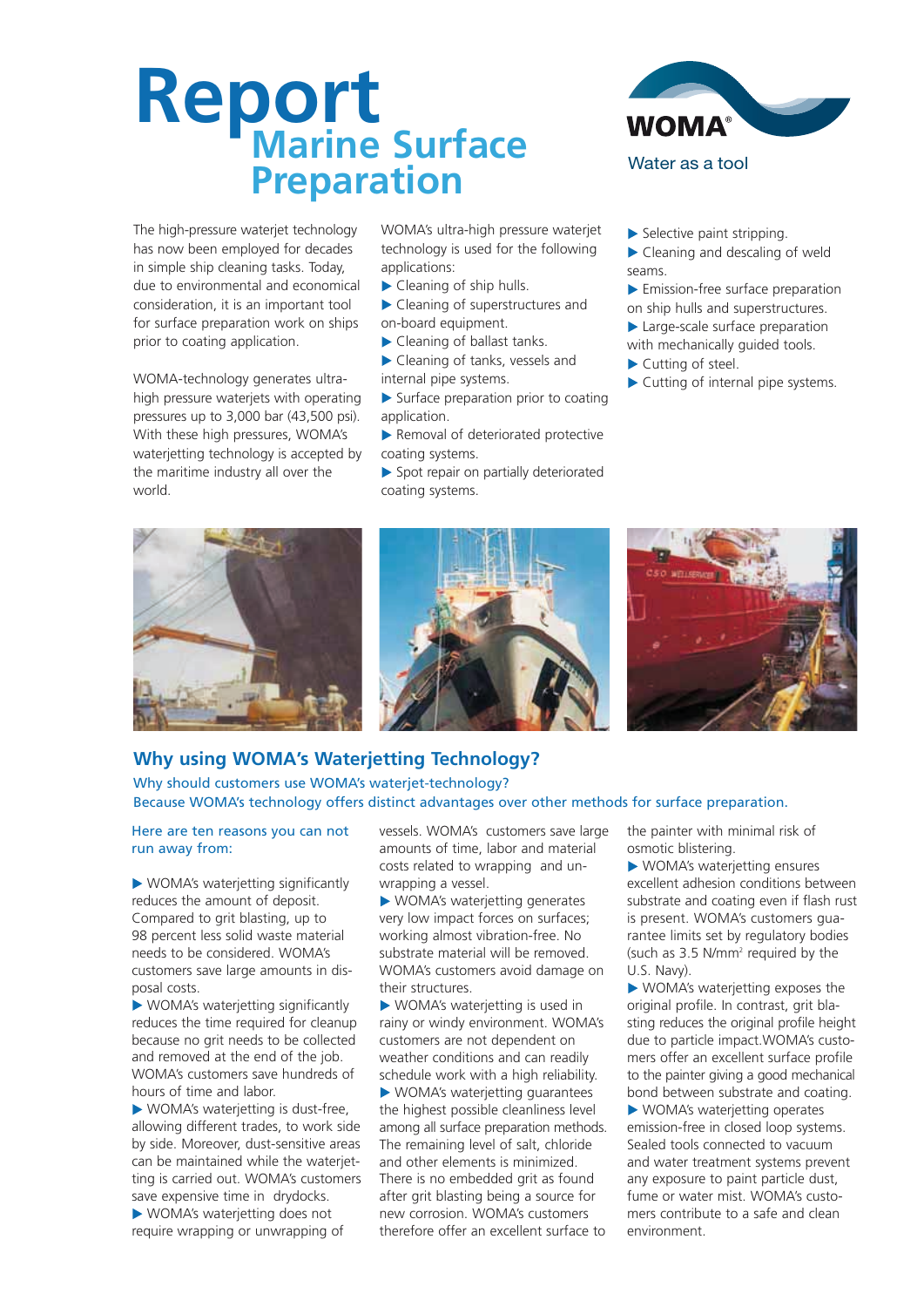

**Spot repair on ship hulls with the 3000 bar Modular Gun System.**



**Ballast tank cleaning with the 3000-bar Modular Gun System.**



**See the** 

**Emission-free surface preparation of superstructures with the Eco Top Rotating Cleaner.**



**Emission-free deck cleaning, paint stripping and surface preparation with the 2500-bar jetting tool Vacu Jet 2500.**



**The Magnetic Lizard M2500 is a self propelled cleaning system which is adhered onto the surface via permanent magnet.**



**The Vacuum Lizard V2500 with remote control for emissions-free large-scale surface preparation.**



#### -**WOMA's Waterjetting Guarantees Highest Surface Quality**



### - **No embedded grit**

Grit blasting embeds particles in the substrate which drastically reduces the adhesion of the applied coating to the surface.

Measurements: Brunel University, UK



### - **Exellent pull-off strength**

WOMA's waterjetting produces excellent adhesion conditions, even if flush rusting appears. Measurements: W&J Leigh & Co, Bolton, UK



### $\blacktriangleright$  No profile reduction

Grit blasting reduces the initial roughness obtained after the first grit blasting job. Note the 20%-reduction. Measurements: Swinburne University of Technology, Melbourne, Australia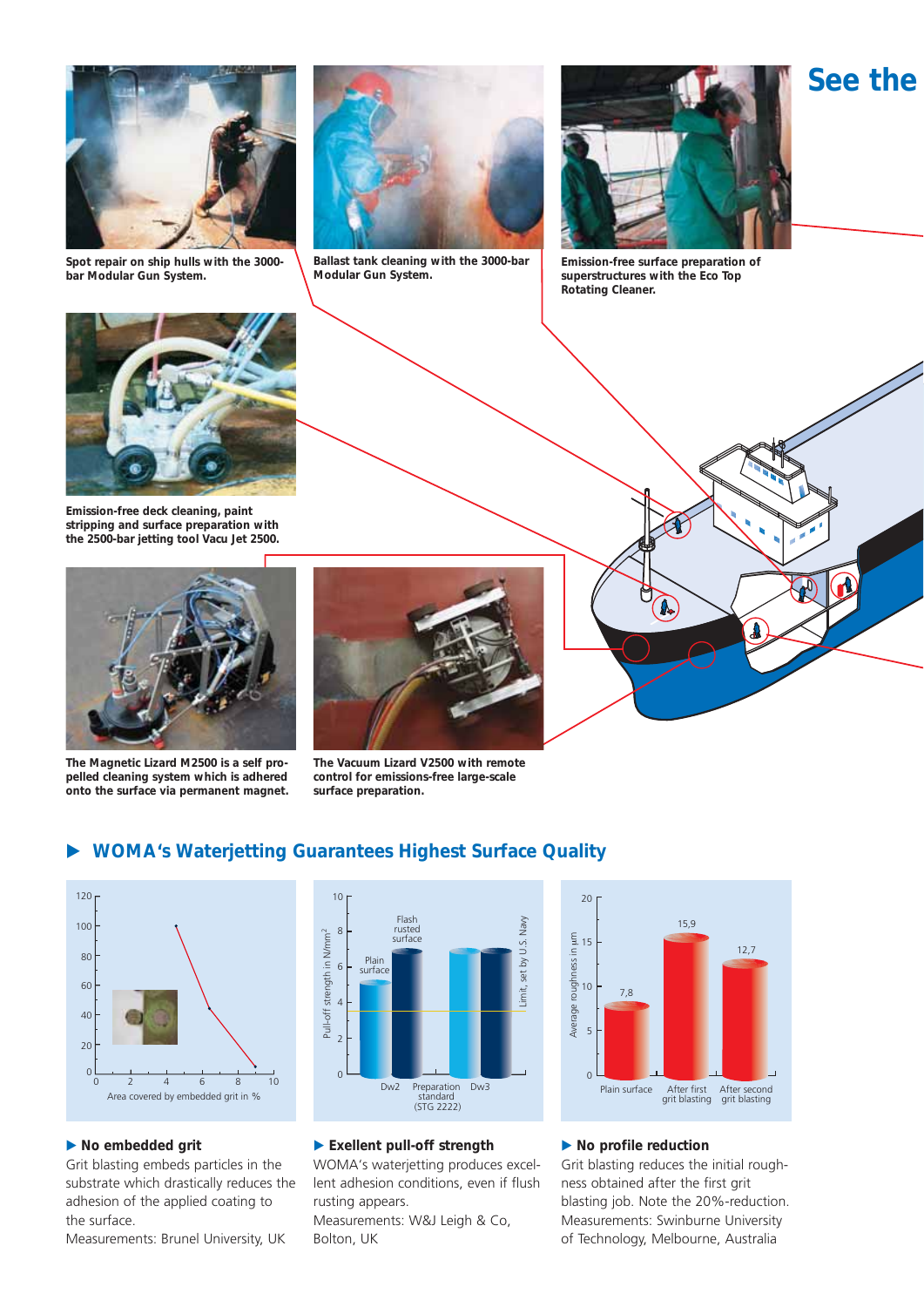# **Most Complete High Pressure Waterjet Programm for Marine Surface Preparation**





**Weld seam cleaning and scale removal with the 3000-bar Modular Gun System.**



**On-site pipe cutting with the 3000-bar abrasive system Eco Top Cutter 3000.**



**On-site cutting of openings in walls and ceilings with the 3000-bar circular abrasive cutter Eco Top Cutter.**



**Internal vessel and tank cleaning with the tank cleaning head TankMaster® and the corresponding positioning device.**



**Emission-free mechanised large-scale surface preparation with the mechanical Triple Vacu Jet.**



SEM-image of a grit blasted steel surface with embedded grit.



Backscattered SEM-image of a grit blasted steel surface. Photo: IRIS, Melbourne, Australia

|  | Element   | Soluble Substance in µg/cm <sup>3</sup> |                  |  |  |
|--|-----------|-----------------------------------------|------------------|--|--|
|  |           | Waterjetting                            | Grit blasting    |  |  |
|  | Aluminium | 0.003                                   | 0.352            |  |  |
|  | Calcium   | 0.121                                   | 1.989            |  |  |
|  | Chloride* | 0.846                                   | 62.55            |  |  |
|  | Copper    | 0.033                                   | 0.250            |  |  |
|  | Iron      | 0.018                                   | 9.450            |  |  |
|  | Lead      | 0.015                                   | 0.045            |  |  |
|  | Magnesium | 0.021                                   | 0.672            |  |  |
|  | Manganese | 0.003                                   | 0.031            |  |  |
|  | Nickel    | 0.006                                   | 0.057            |  |  |
|  | Potassium | 0.414                                   | 0.513            |  |  |
|  | Sodium    | 0.855                                   | 42.03            |  |  |
|  | Sulfate   | 0.211                                   | 1.260            |  |  |
|  | Zinc      | 0.063                                   | 1.512            |  |  |
|  | Total     | 2.611 (100 %)                           | 120.71 (4.650 %) |  |  |

### - **No microscopic impurities**

Grit blasting produces non-visible residue (dark appearing areas) on the substrate surface generating areas of subsequent coating failure.

Measurements: Swinburne University of Technology, Melbourne, Australia

### - **Minimal residues**

WOMA's waterjetting most reliably removes any residues (especially salts) from the substrates and, therefore, minimises the probability of osmotic blistering.

Measurements: Navy Sea Systems Comm., 1997